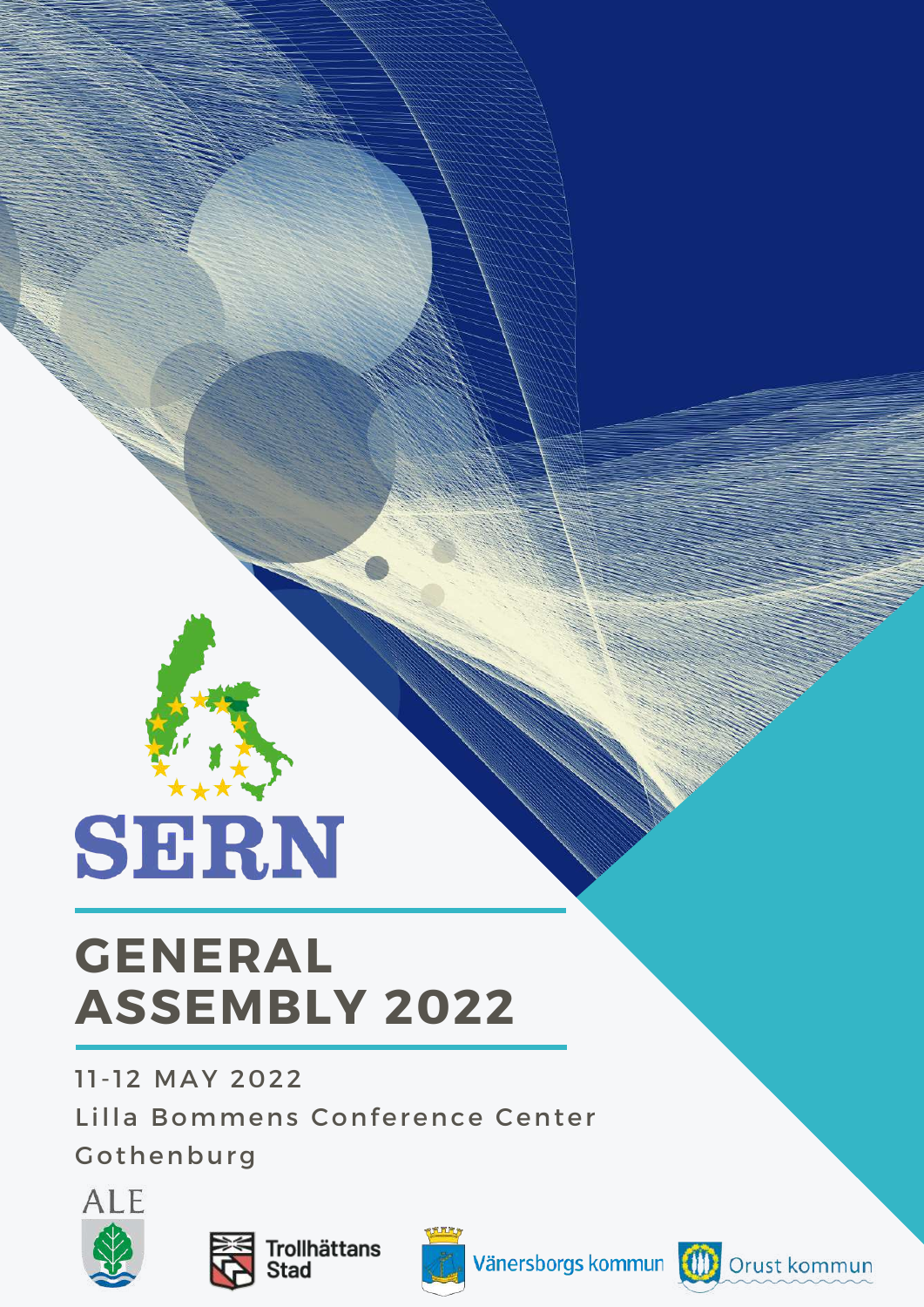# **PROGRAMME**

### DRAFT - 11/04/2022

Online registration will open on 21 March 2022

Deadline for registration 29 April 2022

### **TUESDAY 10 MAY 2022**

Arrival of the delegations in Gothenburg

17.00-18.30 Meeting of the SERN Board of Auditors

# **WEDNESDAY 1 1 MAY 2022**

- *Registration opens* 8.30
- *Opening of the GA 2022* 9.00

#### **Seminar: "Sustainable mobility through public service in low demand areas" (ITA/SWE)** 9.15-11.30

The main question addressed by the seminar will be how to identify new solution to facilitate mobility to/from many small villages in rural and mountain areas. They are far from larger urban big centres and it is difficult to manage a public transportation service, as they are low demand areas and a regular public transport service *can be difficult to sustain in the long run from an economical point of view.*

What kind of alternatives can be promoted and implemented in order to provide an alternative mean of transport *to people who cannot use individual cars such as students and old people?* Speakers:

- Andrea Ruffini, Manager Province of Parma
- Jakob Klasander, Senior Adviser Östgötatrafiken AB

#### *Coffee break* 10.30-10.50

#### **Seminar on youth participation and local democracy (ITA/SWE)** 11.30 - 12.45

*The Covid-19 pandemic affected negatively young people and their participation within the society. The dialogue with public authorities, education institutions and youth associations is vital to re-establish a positive outlook* for European young people and to improve their civic involvement, their participation in the democratic life and *their engagement in the political and social framework. Reinforce democratic awareness and develop participation are two major aims for European societies to help young people to become active and engaged* citizens and realise a sustainable democracy. The seminar focuses on possible actions to be taken in a post*pandemic framework to reach a complete and inclusive participation of young people in the society and to* promote opportunities to let them become actors of change. This topic is strictly linked to the aims of the *European Commission when proposed 2022 as Year of Youth.*

- Introduction to the topic: the political approach to the youth policy in Ale Municipality Mikael Berglund Mayor - Ale Municipality and Monica Samuelsson - Ale Municipality
- Ale Youth Council: the cooperation and dialogue with local public authorities
- Bridging the political level with younger people: some experiences from Linköping Municipality for the European Year of Youth – Lovisa Mercurio and David Burman, Youth Ambassadors - Linköping Municipality
- Examples of participate approach to youth actions: community radio, CinemaSuono project and creative art experiences – Cervia Municipality

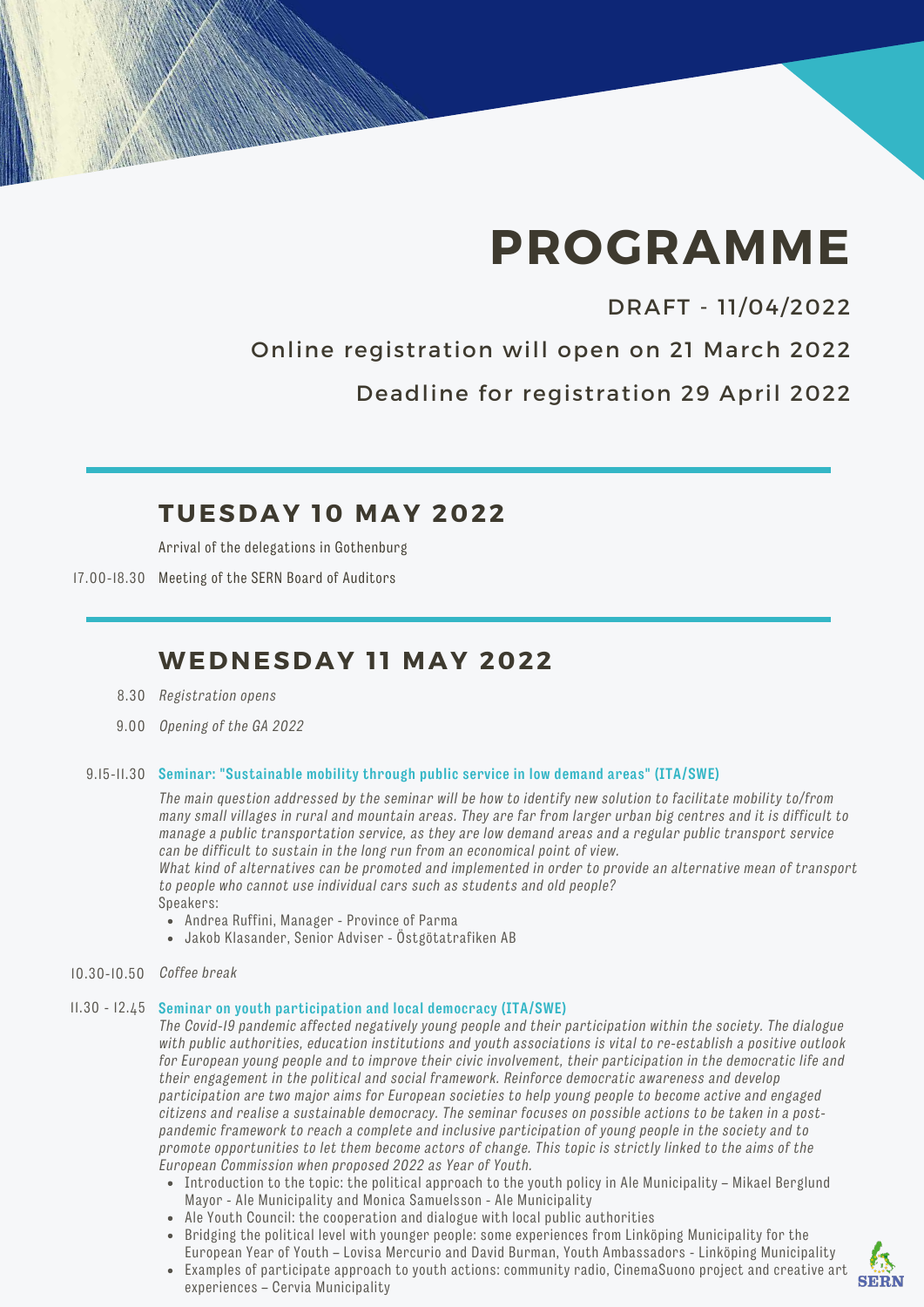#### II.30-I2.30 Presentation of the SERN Training Activities 2022 with focus on how to use the SERN Members' Area (ENG)

The SERN Strategy 2I-27 has identified capacity building in the network as one of the key elements upon which *constructing and developing further cooperation among the members. The SERN Secretariat has therefore* developed a set of training activities reflecting and building on the needs identified and expressed by and among the members over the years in relation to different aspects of the project-based activities. The proposed courses will address project design and planning, project management and activities that will enhance the capacity of the member to become active actors in the context of SERN and therefore enhance the capacity to take advantage of *the membership of your organisation.*

It will be also provided an overview on the SERN Members' Area on Microsoft Teams, the online main tool through *which information is shared and circulated within the Network.*

#### **Presentation of results of ongoing and recently completed projects (ENG and ITA/SWE)** 11.30-12.30



**DEEDS - Modelling a European cross-curricular study programme for upper secondary schools (2020-2023)** The project aims to promote a new model of collaboration between upper secondary schools based on study abroad activities for both short and long-term mobility periods for students.



**DEHORS - Developing innovative learning context in pre-schools' outdoors spaces (2018-2021):** The project focused on the improvement of pre-school quality developing and enhancing knowledge about the design and planning of learning environments outdoor.

Lindholmen Science Park is an innovating environment where actors from the business sector, academia and society meet and in collaboration can conduct major research and development projects. In the 1980s,



**NARRATE - Building a narrative approach fostering collaboration between preschools and libraries** The project aims to foster quality in preschool developing the narrative approach and improving the collaboration between preschools and libraries.

*Lunch* 12.30-13.45

#### **Study Visit - Lindholmen, Science Park** 13.45-16.45

Gothenburg was experiencing a crisis in the shipbuilding industry resulting in almost 20,000 redundancies and Lindholmen the Lindholmen shipyards stood empty. Since then, the City of Gothenburg, Region Västra Götaland, academia from Chalmers and the University of Gothenburg, as well as the international business community, have invested in and purposefully developed this exciting innovation environment. The area is now home to 375 companies

Science Park

**Study Visit - Passalen**



Passalen is a non- profit association working to develop new solutions to create inclusion for children and young people with disabilities. The association is established in Gothenburg, Mölndal, Kungsbacka, North Stockholm and Haninge. The aim of Passalen is to carry out activities that are accessible and self-chosen in the company of others fostering participation as well as activities that generates self-confidence and self- esteem. For example, Passalen carries out activities such as a sailing camp in the beginning of the summer and numerous opportunities to meet during the easter holidays.

#### **Showcasing sustainable tourism strategies in Sweden** 14.00-15.30

including Ericsson, IBM and Volvo Group to name a few.

- Fredrik Lindén (CEO) and Marie Linde, [Västsvenska](https://www.vastsverige.com/turistradet-vastsverige/) turistrådet, "Stepping up sustainability tourism"
- Anki Sande (CEO) [Gunnebo](https://gunneboslott.se/) slott

#### **SERN EXECUTIVE BOARD** 16.45-18.15

*Dinner* 18.30

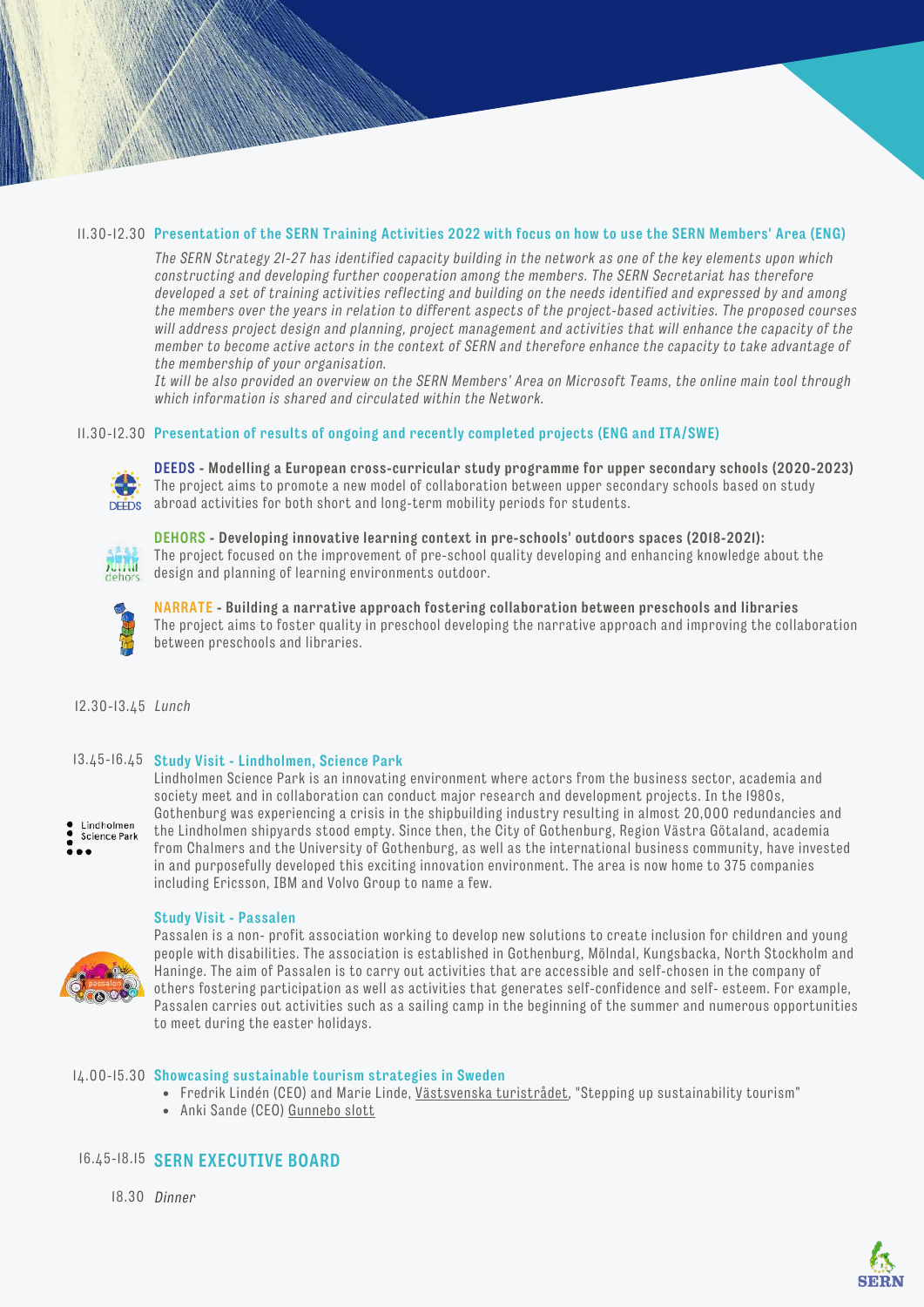# **THURSDAY 12 MAY 2022**

#### *Registration* 08.30-09.00

#### **Discussion-based Workshop: "Coping with emergency and uncertainty in local pre-school** 09.00-11.00 **and school systems" (ENG)**

We were surprised by the arrival of the pandemic in 2020; each country reacted in different way, but the common elements that have been emerging in both countries indicate was that we were not ready, not only because we weren't able to anticipate such a situation, but because our school system didn't have a model to cope with emergencies and uncertainties. What have we learnt in the last two years that could be turned into a model to be *applied locally for future unexpected emergencies, even different from a pandemic? How could we change the* management and the equipment/facilities of the preschool and school system in order to be more resilient in *facing emergencies?*

- Moderator: Nicola Catellani, Network Coordinator SERN
- Introductory remarks: Daniele Chitti, Director of educational services Imola Municipality

#### **Seminar on digital innovation and digitalization strategies in local authorities (ENG)**

The seminar will be aimed at addressing the way in which local authorities address the challenges linked to digital transformation in the local context. The main focus will be on the strategies and plans adopted to implement them *effectively. Key questions addressed will pertain the main challenges that have been emerging inside the organisations as well as externally such as the engagement strategies towards citizens.* Speakers*:*

- Rasmus Ländström, Head of IT Development City of Trollhättan
- Daniele Cristoforetti, General Director Unione Terre d'argine
- Magnus Lindh, Senior Lecturer Karlstad University
- Stefania Gambi ICC Consortium contact person Ravenna Municipality

#### **Training activities: "How to read an EU call" (ITA/SWE and ENG)** 11.00-12.00

The course, part of the set of training activities offered by the SERN Secretariat, provides an introduction on how to identify and interpret the different elements present in a EU call for proposals from some of the most relevant Programmes for SERN members. The course will also guide the participants through the use of the Tenders and *Funding portal of the European Union.*

#### **Seminar "Sustainable energy policies at local level" (ITA/SWE)**

The seminar will look at how local and regional authorities are increasingly becoming important players as drivers of energy policy processes. On the one hand, such processes are aimed at fostering sustainable solutions and energy saving practices among their citizens. On the other hand, local authorities have to ensure their public services and therefore need to adopt policies themselves aimed at ensuring a more effective and sustainable local *public spending related to energy consumption.*

Speakers:

- Patrik Dokken, Energy and Climate Advisor Trollhättan and Vänersborg Municipality
- Mats Bjälkholm, Director, Energikontor Väst

#### *Lunch* 12.30-13.30

#### **PARTNERING CAFE'** 13.30-15.30

The Secretariat will organise a "networking café", a moment opens to all organisations where inputs for new projects will be shared in an informal context with the objective of initiating discussion around possible future proposals. The networking café will begin with presentations of project ideas from participants, then each project idea will be assigned a table where the discussion will continue more in depth. The participants can decide to present a project idea that they want to discuss with other organizations or join a table with the topic of their interest.

#### Moderators:

- Ginevra Roli, Project officer SERN
- Federica Gravina, Project officer SERN